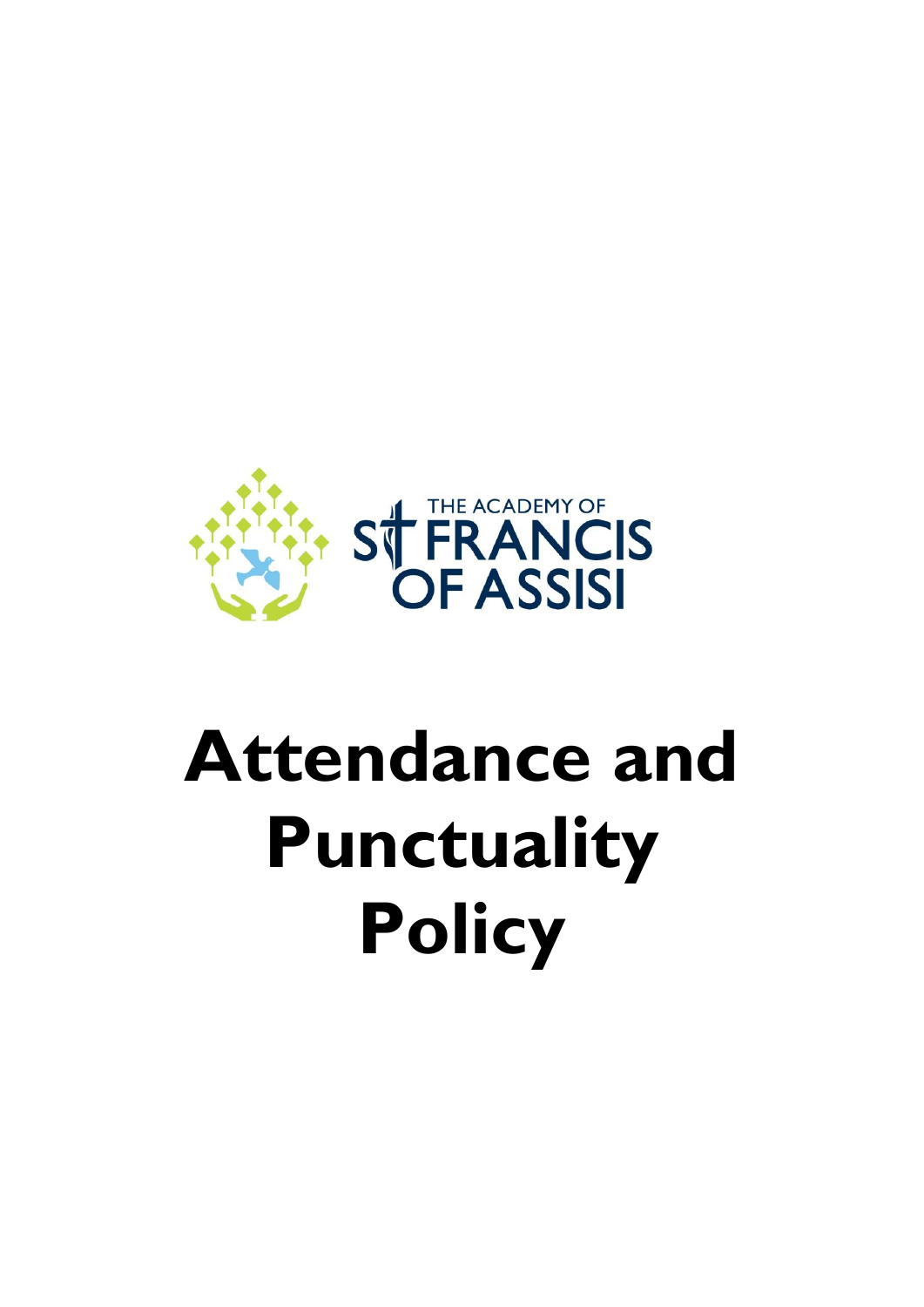# **1. Aims and Objectives of the Academy Attendance Policy**

The aim of this policy is to:

- emphasise the importance to all students of maximum attendance at school as an essential pre-requisite for making full use of all educational opportunities and to maximising individual achievement;
- make explicit to all relevant parties (teachers, parents/carers and students) the Academy's expectations on attendance levels;
- promote a consistent approach across the Academy towards all matters relating to attendance;
- clarify the roles and responsibilities of all parties with respect to attendance;
- communicate to all relevant parties the legal position with respect to attendance and the categories of absence which are deemed "authorised";
- stress the need for home and school to work in close partnership to achieve high attendance.

# **2. The Importance of Attendance**

Regular attendance at school is vital. Put simply, *absence* means *missed learning*; without it the learning process becomes fragmented and unsatisfactory. It is a legal requirement that students of compulsory school age receive full-time education and this, with the exception of those educated at home or elsewhere, means regular attendance at school.

Irregular attendance leads to students missing important lessons and therefore not fulfilling their true potential; it also places children at risk and may result in their being drawn into patterns of anti-social or criminal behaviour.

The Trust's Sixth Form, prospective employers and colleges of Further Education view attendance and punctuality as important indicators of motivation/attitude and our records and references are very valuable evidence of reliability.

## *Therefore we take the issue of attendance very seriously and do all we can to obtain very high attendance from all our students.*

# **3. Acceptable Attendance**

**Attendance is a national priority**. All schools must submit data electronically (both in an aggregated form and on an individual pupil basis) every term. It is a key indicator of an effective school and, as such, will be scrutinised by Ofsted. National data clearly shows a correlation between high attendance rates and high examination performance.

We expect our students to achieve **over 95% attendance as a minimum**. We aim for our students to achieve over 97% attendance.

Sickness comes usually in a block of time over a continuous period; what we look for are unbroken weeks.

Students should not have more than one or two broken weeks in the course of an academic year. Regular broken weeks are a cause for concern and will be followed up by the Academy.

If your child has 3 or more periods of absence you may be required to submit medical evidence to support any further absence. Medical evidence acceptable to The Academy may be a doctor's note, proof of prescribed medication, proof of attendance with a medical professional (e.g.) Care at the Chemist, Dentist, Doctor or hospital appointment letter.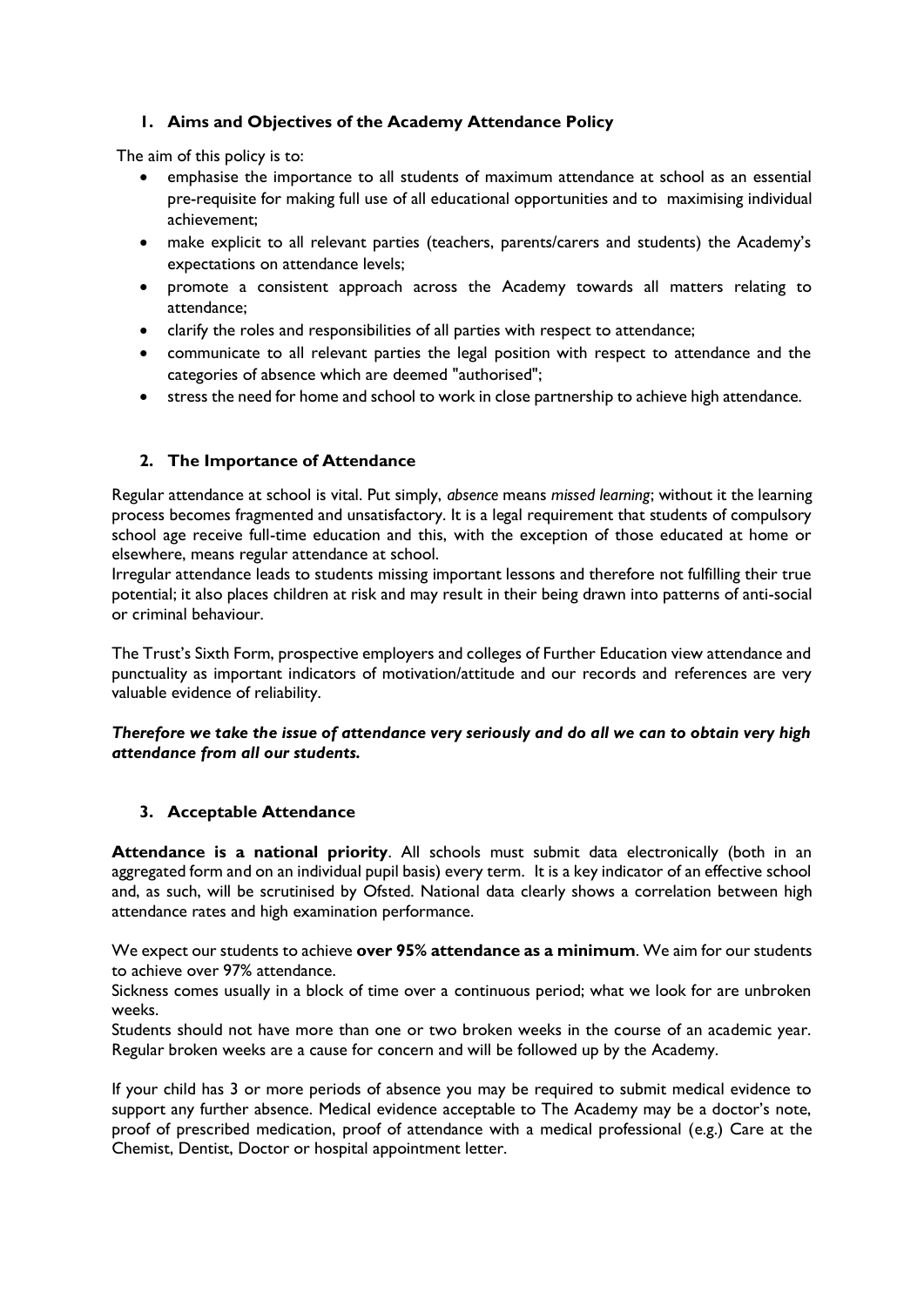## **4. Authorised Absences**

The Academy cannot legally authorise **any leave of absence** unless there are exceptional circumstances. The Department for Education (DFE) has issued guidelines to all schools detailing valid reasons for authorised or justified absences:

- (i) a child is ill or receiving medical attention;
- (ii) day of religious observance, notified in advance and duration agreed by the Academy;
- (iii) absence due to family circumstances (e.g. bereavement, serious illness).

There are other absences, such as **approved sporting activities** that can be authorised and there will be events affecting families, some unforeseen, which will necessitate absence from school; professional discretion will need to be used in these cases as to whether the absence can be authorised.

We expect absences to be kept to a minimum; **routine medical and dental appointments must be arranged out of school hours wherever possible.** If a medical appointment is made during the morning session your child must attend school for the afternoon session. If your child is deemed unfit to return following the medical appointment you must offer medical evidence to support the following absence(s). If no medical evidence is provided the Academy may record the absence as unauthorised.

## **5. Unauthorised Absences**

These are absences where:

- no letter or acceptable explanation is provided by parent(s)/carers;
- the reason for the absence does not fall into one of the categories of **authorised** absence above.

DFE guidelines state that the following activities would be classified as **unauthorised:**

- (i) minding the house;
- (ii) caring for relatives;
- (iii) awaiting repair people;
- (iv) shopping;
- (v) a birthday or family celebration

This is not an exhaustive list and the final decision concerning authorised or unauthorised absences remains with The Academy.

The DFE guidelines look at the area of **Special Occasions** and make clear that only **truly exceptional** occasions should be classified as authorised.

#### **6. Holidays**

Holidays should not be taken in term time as learning is disrupted and the lost time is detrimental to the educational progress of the child.

In common with the other secondary schools in the city, we ask parents/carers who feel it is absolutely unavoidable that they take their annual holiday (or any other proposed special occasions) during term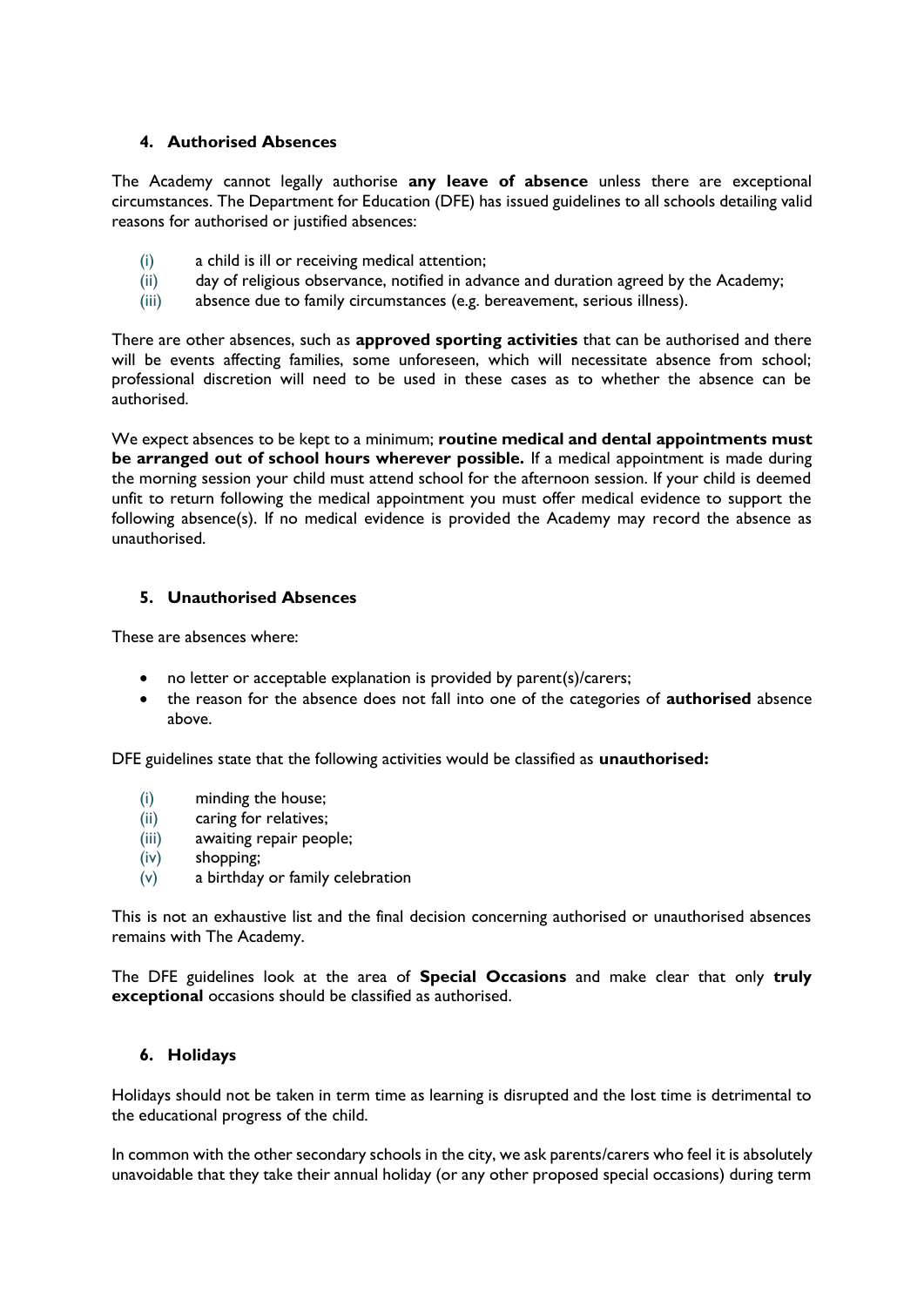time to notify and prove with copies of tickets to the Academy, in writing, at least four weeks in advance of the proposed date, explaining the circumstances.

**The Academy will not authorise any holidays taken during term time and the time missing will be recorded as an unauthorised. It is highly probable that the family will be officially prosecuted. The notification and proof from home simply means that the child will not be reported to the council as missing.**

# **7. Home/Academy Agreement**

Securing a high level of attendance requires the school and home to work closely together. To this end, we ask parents/carers to:

- do all they can to ensure their child arrives **on time** for morning and afternoon school sessions; morning registration begins at 8:40am and afternoon registration. We will monitor persistent late comers and action will be taken; parents can be prosecuted if their child persistently arrives late;
- Notify the Academy if their child is ill **on the first day** with a likely date of return;
- Send in a written note with their child on the first day s/he is back at school. This should be taken to the Attendance Officer. This is needed for our records and also authenticates the telephone message.
- Get in touch at an early stage about any concerns they have about their child's attitude towards school.

# **8. Punctuality**

Registration starts at **8:40am**. Students are late if they arrive after **8.40am**, if students arrive after **9.30am** they will be recorded as an unauthorised absence (U) unless a valid reason is provided such as proof of a medical or dental appointment.

# **9. Academy Actions**

# **The Academy will:**

- contact home on day 1 of absence if no message has been received from home;
- contact home over any unexplained absences;
- follow up promptly any concerns parents/carers pass on to us that may be affecting their child's attitude to, or feeling of wellbeing in, school;
- involve the Head of Year to help students re-integrate into school after illness or other individual circumstances;
- regularly and consistently remind students of the importance of good attendance and punctuality;
- reward excellent or improving attendance and action any concerns promptly.

# **10. Rewards for Good Attendance**

To promote good attendance and to emphasise its importance the Academy offers the following rewards:

• Termly, students in Years 7-11 with 100% attendance **and** punctuality receive a group reward and a letter of recognition; this achievement is also recognised in assemblies.